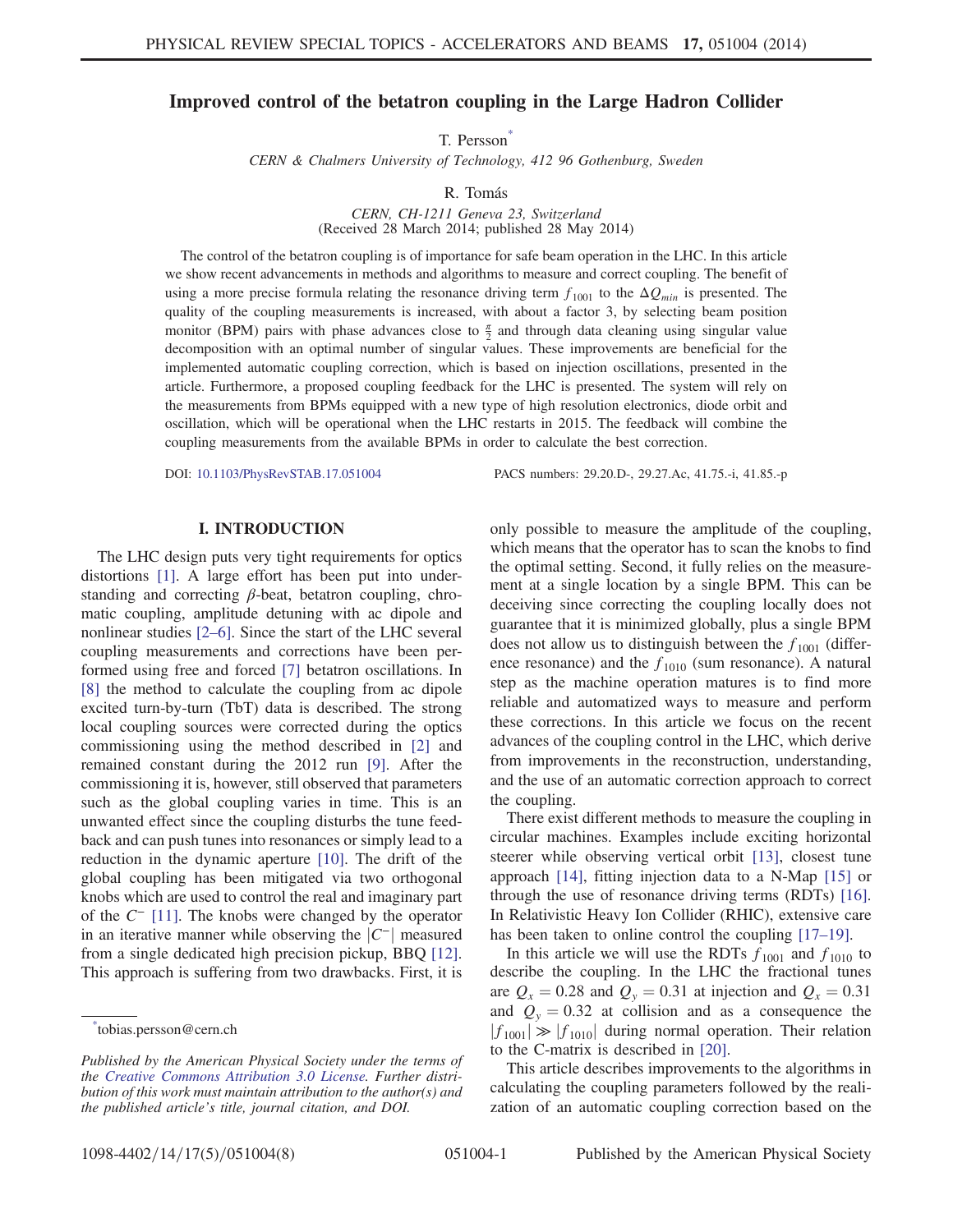injection oscillations. The coupling is reconstructed locally by the ∼500 TbT BPMs. Finally, we will describe the design of a feedback to control the coupling beyond 2015. In Sec. [II](#page-1-0) we start with describing a more precise equation relating the  $f_{1001}$  to the C<sup>−</sup>. We continue in Sec. [III](#page-1-1) with demonstrating the benefit of selecting two BPMs close to  $\frac{\pi}{2}$ when measuring the coupling. The measurement resolution is also increased using a singular value decomposition (SVD) cleaning, which is described in Sec. [IV.](#page-2-0) The automatic coupling correction approach based on injection oscillations, which was used in normal operation in 2012, is demonstrated in Sec. [V.](#page-3-0) The coupling is reconstructed from all BPMs and the paring algorithm ensures that the phase advance is close to the optimal. The method to use the injection oscillations, however, only provides measurements for injection energy. The resolution of the BPMs is not good enough to measure the coupling from acceptable excitations during normal operation with high intensity beams. The diode orbit and oscillation (DOROS) [\[21\]](#page-7-14) are being developed at CERN and will provide very precise phase and amplitude measurements. The location of the BPMs equipped with DOROS electronics are, however, not optimized for coupling measurements, since their main purposes are to provide very precise orbit and phase measurements close to the interaction points (IPs). As a consequence the phase advance is far from the optimal  $\frac{\pi}{2}$ . In Sec. [VI](#page-4-0) a feedback based on the combined information from all the BPMs equipped with DOROS electronics is presented.

## <span id="page-1-0"></span>II. MORE PRECISE EQUATION FOR C<sup>−</sup>

<span id="page-1-3"></span>The closest the horizontal and vertical tune can approach each other is termed  $\Delta Q_{\text{min}}$  and is equal to the  $|C^-|$ . The RDT  $f_{1001}$  is a local property related to the Hamiltonian term  $h_{1001}$ . A relation of the  $f_{1001}$  to the  $|C^{-}|$  close to the difference resonance, was described as [\[22\]](#page-7-15)

$$
\Delta Q_{\min} = |C^-| \approx 4\Delta \frac{1}{N} \sum_{i=1}^{N} |f_{1001i}|,\tag{1}
$$

where  $\Delta Q_{\text{min}}$  is the closest the tunes can approach each other, N is the number of BPMs and  $\Delta$  is the fractional tune split. A more precise relation was published in [\[23\]](#page-7-16) but never applied to data. The nomenclature used in this article is different and we therefore derive the relation in the Appendix for clarity. The relation is described as

<span id="page-1-4"></span>
$$
\Delta Q_{\min} = |C^-| = \left| \frac{4\Delta}{2\pi R} \oint ds f_{1001} e^{-i(\phi_x - \phi_y) + is\Delta/R} \right|, \quad (2)
$$

where R is the radius of the machine,  $\phi_x$  is the horizontal phase,  $\phi_y$  is the vertical phase, and s is the longitudinal distance. The integral extends over the entire ring but in practice it will only be evaluated at the locations of the

<span id="page-1-2"></span>

FIG. 1. A comparison of Eqs. [\(1\)](#page-1-3) and [\(2\)](#page-1-4) to calculate the  $\Delta Q_{\text{min}}$ from  $f_{1001}$ .  $Q_y$  was kept constant at 59.31 while  $Q_x$  was varied between 64.22 and 64.40. Injection optics for the LHC was used in the simulation.

BPMs. In Fig. [1](#page-1-2) the  $|C^{-}|$  is calculated from Eqs. [\(1\)](#page-1-3) and [\(2\)](#page-1-4). The  $\Delta Q_{\text{min}}$  is retrieved by trying to match the tunes as close as possible to each other in methodical accelerator design (MAD) [\[24\].](#page-7-17) We observe that the two formulas give almost identical and correct results close to the resonance but Eq. [\(1\)](#page-1-3) deviates more when the fractional tune split increases. We also observe that the term  $i\Delta s/R$  has a negligible effect on the calculated  $|C^-|$ . This also holds true for the European Synchrotron Radiation Facility (ESRF) booster [\[25\].](#page-7-18) The main differences between the formulas can then be interpreted as Eq. [\(1\)](#page-1-3) is the average of the  $|f_{1001}|$  while Eq. [\(2\)](#page-1-4) is the absolute value of the average  $f_{1001}$ .

#### III. OPTIMAL PARING OF BPMs

<span id="page-1-1"></span>We reconstruct the  $f_{1001}$  and the  $f_{1010}$  terms from TbT data [\[26\]](#page-7-19) using the Courant-Snyder variable [\[27\]](#page-7-20)

$$
h_{x,-} = \hat{x} - i\hat{p}_x,\tag{3}
$$

<span id="page-1-5"></span>where  $\hat{x}$  is the normalized horizontal position and  $\hat{p}_x$  is the horizontal transverse momentum. The momentum is not a directly measurable quantity with a BPM but needs to be reconstructed using two BPMs. The momentum at the ith BPM can be written as [\[22\]](#page-7-15)

$$
\hat{p}_{xi} = \frac{\hat{x}_{i+1} - \hat{x}_i \cos \Delta \phi_x}{\sin \Delta \phi_x},
$$
\n(4)

where  $\Delta \phi_x$  is the horizontal phase advance between the *i*th and  $(i + 1)$ th BPM under the assumption that the region between the two BPMs is free of coupling sources and nonlinearities contributing to the main and the coupling line. Equation [\(4\)](#page-1-5) indicates that a phase advance of  $\frac{\pi}{2}$  is the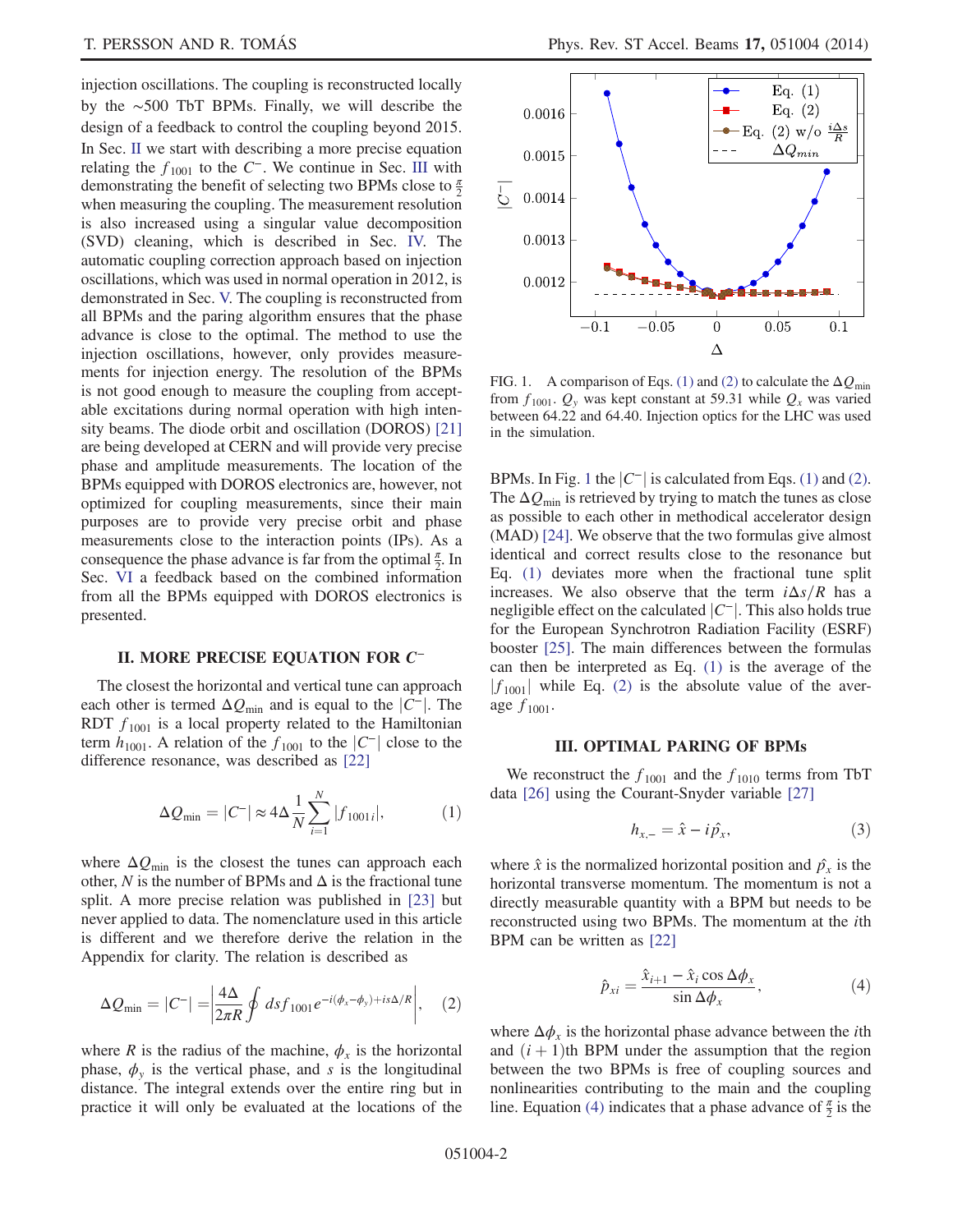<span id="page-2-1"></span>

FIG. 2. Comparison of reconstructing the coupling using consecutive BPMs (blue) and BPMs with close to  $\frac{\pi}{2}$  phase advance (red) for simulated data.

optimal to minimize the error since  $\sin \Delta \phi_x$  reaches its maximum value while  $\cos \Delta \phi_x$  reaches the minimum when  $\Delta \phi_x = \frac{\pi}{2}$ .<br>Following this

Following this observation we propose to pair each BPM with the one downstream, up to maximum 5 BPMs away, which has the phase advance closest to  $\frac{\pi}{2}$ . The BPMs used are dual planes TbT BPMs which enables calibrationindependent measurement of the coupling, described in [\[22\]](#page-7-15).

A simulation is made in order to validate the new improved way of paring the BPMs. A realistic coupling situation is introduced in the MAD [\[24\]](#page-7-17) model. The particles were tracked for 1000 turns using polymorphic tracking code (PTC) [\[28\]](#page-7-21) and Gaussian distributed noise with an amplitude of ∼40% of the betatron oscillation is added to the TbT data. This is a realistic noise-to-signal ratio from a measurement based on injection oscillations but a dedicated kick will in general create a larger oscillation and hence the relative noise will be smaller. In total, 3 data sets with 1000 turns each were created, which simulate 3 measurements in the real machine. The multiple data sets were used to calculate the error bars. In Fig. [2](#page-2-1) a comparison between the two ways of paring the BPMs is shown together with the model. From Fig. [2](#page-2-1) it is

<span id="page-2-2"></span>TABLE I. A comparison of the two different BPM paring algorithms.  $\sigma_{\text{Consecutive}}$  is the average error bar for BPM pairs with consecutive BPM,  $\sigma_{\pi/2}$  is the average error bar for BPM pairs with phase advance close to  $\pi/2$ ,  $f_{1001}^{\text{model}}$  is the  $f_{1001}$  reconstructed from the model,  $f_{1001}^{\pi/2}$  is the reconstructed  $f_{1001}$  from BPM pairs with a phase advance close to  $\pi/2$  and  $f_{1001}^{\text{Consecutive}}$  from BPM pairs with consecutive BPM.

| Type                           | $\sigma_{\text{Consecutive}}$ | $\sigma_{\pi/2}$ | $\sigma_{\pi/2}$ | $\sigma_{\text{Consecutive}} \sum_i  f_{1001_i}^{\text{model}} - f_{1001_i}^{\text{Consecutive}} $<br>$\sum_i  f_{1001}^{\text{model}} - f_{1001_i}^{\pi/2} $ |
|--------------------------------|-------------------------------|------------------|------------------|---------------------------------------------------------------------------------------------------------------------------------------------------------------|
| AC-dipole data 0.00301 0.00144 |                               |                  | 2.09             | .                                                                                                                                                             |
| Kick data                      | 0.0023                        | 0.000956         | 2.41             | .                                                                                                                                                             |
| Simulation                     | 0.013                         | 0.0071           | 1.83             | 1.42                                                                                                                                                          |

observed that choosing the phase advance closer to  $\frac{\pi}{2}$ reduces both the error bars and the deviation from the correct value. The biggest improvements are close to the IPs where the phase advances between two consecutive BPMs are far from  $\frac{\pi}{2}$ .

A comparison between the two approaches of paring the BPMs is given in Table [I.](#page-2-2) The error bars for the measured data as well as for the simulated data are decreased by about a factor 2.

# <span id="page-2-0"></span>IV. NOISE REDUCTION USING SINGULAR VALUE DECOMPOSITION

SVD has been demonstrated to significantly reduce the noise in TbT data [\[4,29](#page-7-22)–31]. The TbT matrix (horizontal and vertical planes are separated)  $A_{N\times M}$  where M is the number of BPMs and  $N$  is the number of turns recorded by each BPM can be decomposed according to

$$
A = USV^T,\t\t(5)
$$

where  $S_{N\times M} = \text{diag}(\sigma_1, \ldots, \sigma_m)$  is a matrix containing the singular values,  $U_{N\times N}$  is a matrix containing the temporal information and  $V_{M\times M}$  contains the spatial information.

Each temporal mode is associated with a spatial mode representing the variation of the temporal mode along the machine. The magnitude of the singular value is representing the overall amplitude of the mode.

For BPM  $m$  the TbT data:  $b$  is fully reconstructed from the following equation

$$
\begin{pmatrix} b_{1m} \\ \vdots \\ b_{Nm} \end{pmatrix} = \sum_{i=1}^{Opt} \sigma_i v_{mi} \begin{pmatrix} u_{1i} \\ \vdots \\ u_{Ni} \end{pmatrix}, \tag{6}
$$

where  $v_{mi}$  are the matrix elements of V and  $u_{mi}$  are the matrix elements of U, given that  $Opt = M$ , meaning that all modes are used. Normally, however, this is not the optimal in terms of reconstructing the optics parameters since only a few modes contain the relevant information about the coupling. If the sum is truncated at the right point, the modes that represent noise will be cut away while the modes containing the motion of the particles will be kept. The problem arises in the determination of the numbers of singular values that should be kept in order to best reproduce the coupling.

It was suggested in [\[31\]](#page-7-23) that 4 modes are enough to reconstruct the coupling given an appropriate rotation of the singular values mode into the physical modes is performed.

A simulation consisting of tracking with PTC [\[28\]](#page-7-21) for 1000 turns was performed to increase the understanding of how to select the number of singular values to use. A realistic coupling was introduced in the model using skew quadrupoles. The reference  $f_{1001}$  are determined from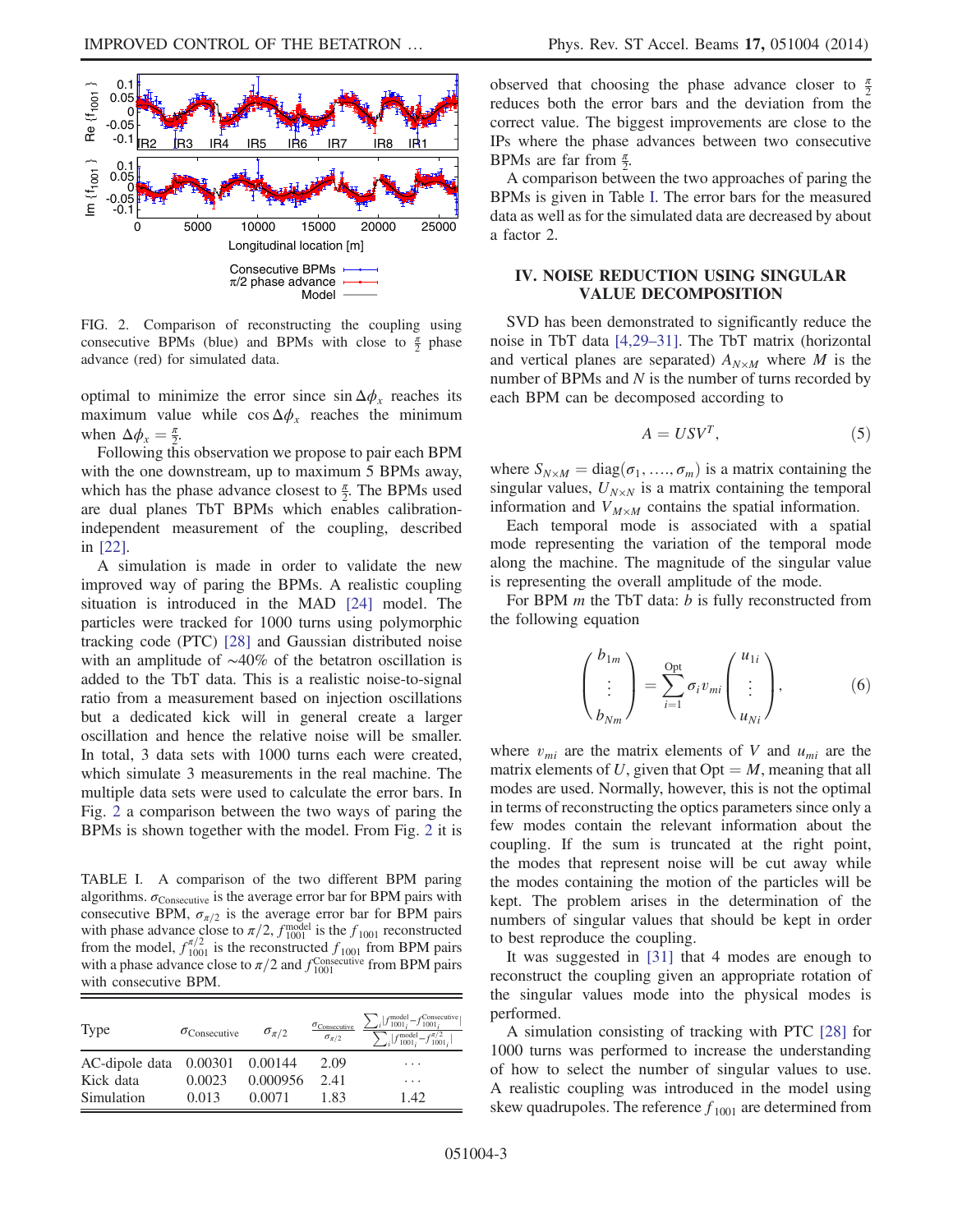<span id="page-3-1"></span>

FIG. 3. The relative deviation from the correct coupling as a function of the number of singular values used. The error bars represent the average error bar of all the 502 simulated BPMs. When all singular values are used we are not able to calculate the coupling for the 70% noise case.

tracking without any noise and the use of all singular values. Gaussian noise of 1%, 15%, and 70% was added to construct the TbT data used in the analysis. The deviations between the correct coupling and the reconstructed using different numbers of singular values are shown in Fig. [3](#page-3-1). The error bars on the plot are the average statistical errors from all available BPMs. The statistical error bars are clearly decreasing with fewer singular values but the deviation from the correct value also increases for the lowest number of singular values, for the 1% and 15% noise cases. From this we conclude that reducing the number of singular values below 8 introduces a systematic error. Truncating at 4 singular values would introduce on average a 5% error due to the mode mixing. The degree of mode mixing depends on the number of BPMs as well as on the number of modes: As a consequence 8 might not be the

<span id="page-3-2"></span>

FIG. 4. The  $f_{1001}$  reconstructed along the machine at injection for different number of singular values.

optimal in other machines. The SVD cleaning will, however, reduce significantly the noise-induced error if applied correctly and for the 15% noise case the mean deviation from the correct value is reduced by a factor 1.85 when using 8 singular values compared to when no cleaning is performed.

In Fig. [4](#page-3-2) the SVD cleaning is applied for data measured during the commissioning in 2012 for Beam 1. The noise levels in the LHC are usually around 10%–20% and as a consequence 8 singular values are the optimal choice based on our simulations. We observe that using only 4 singular values the coupling amplitude looks almost completely constant along the machine. This artefact is not present when the optimum 8 singular values are kept.

### <span id="page-3-0"></span>V. AUTOMATIC CORRECTION USING INJECTION OSCILLATIONS

Before every LHC fill a low intensity bunch is injected to validate parameters such as tune, chromaticity, and coupling. The BPM acquisition system was modified in June 2012 to be able to record the free oscillations using all the available BPMs for 2000 turns at injection. From the  $f_{1001}$  inferred at all BPMs, the optimum setting of the coupling knobs is calculated. The use of all BPMs ensures a setting that minimizes the coupling globally. A strong local coupling source will manifest itself as a jump in the  $|f_{1001}|$ along the machine [\[32\].](#page-7-24) This should be visible from the software responsible for the correction and a dedicated local correction can be applied later. No strong local sources were observed after the initial commissioning in 2012 [\[9\].](#page-7-4) The correction algorithm, without the presence of strong local sources, is based on a response matrix inversion. The response matrix  $\bf{R}$  is created using the MAD model. The matrix relates the  $f_{1001}$  at the BPMs with setting of the two knobs as

$$
\mathbf{R}\Delta \vec{K}_{\text{knobs}} = (\text{Re}\{\vec{f}_{1001}\}, \text{Im}\{\vec{f}_{1001}\}), \tag{7}
$$

where  $\vec{f}_{1001}$  indicates that all available BPMs are used. The measured coupling is then multiplied with the pseudo matrix:  $\mathbf{R}^{-1}$  to calculate the optimum setting of the coupling knobs. To make the algorithm automatic and robust against BPM failures the 5% measurements deviating most from the average  $|f_{1001}|$  are removed before the correction is calculated.

<span id="page-3-3"></span>
$$
\Delta \vec{K}_{\text{knobs}} = \mathbf{R}^{-1}(\text{Re}\{\vec{f}_{1001}\}, \text{Im}\{\vec{f}_{1001}\}).
$$
 (8)

Vertical dispersion is not included in the correction algorithm since it is not a major concern for the LHC and the correction knobs only marginally affect it.

Figure [5](#page-4-1) shows data for 40 injections that were acquired over 6 h. The blue stars show the settings of the coupling knobs that best reproduce the measurement in the model calculated from Eq. [\(8\).](#page-3-3) Before three injections, marked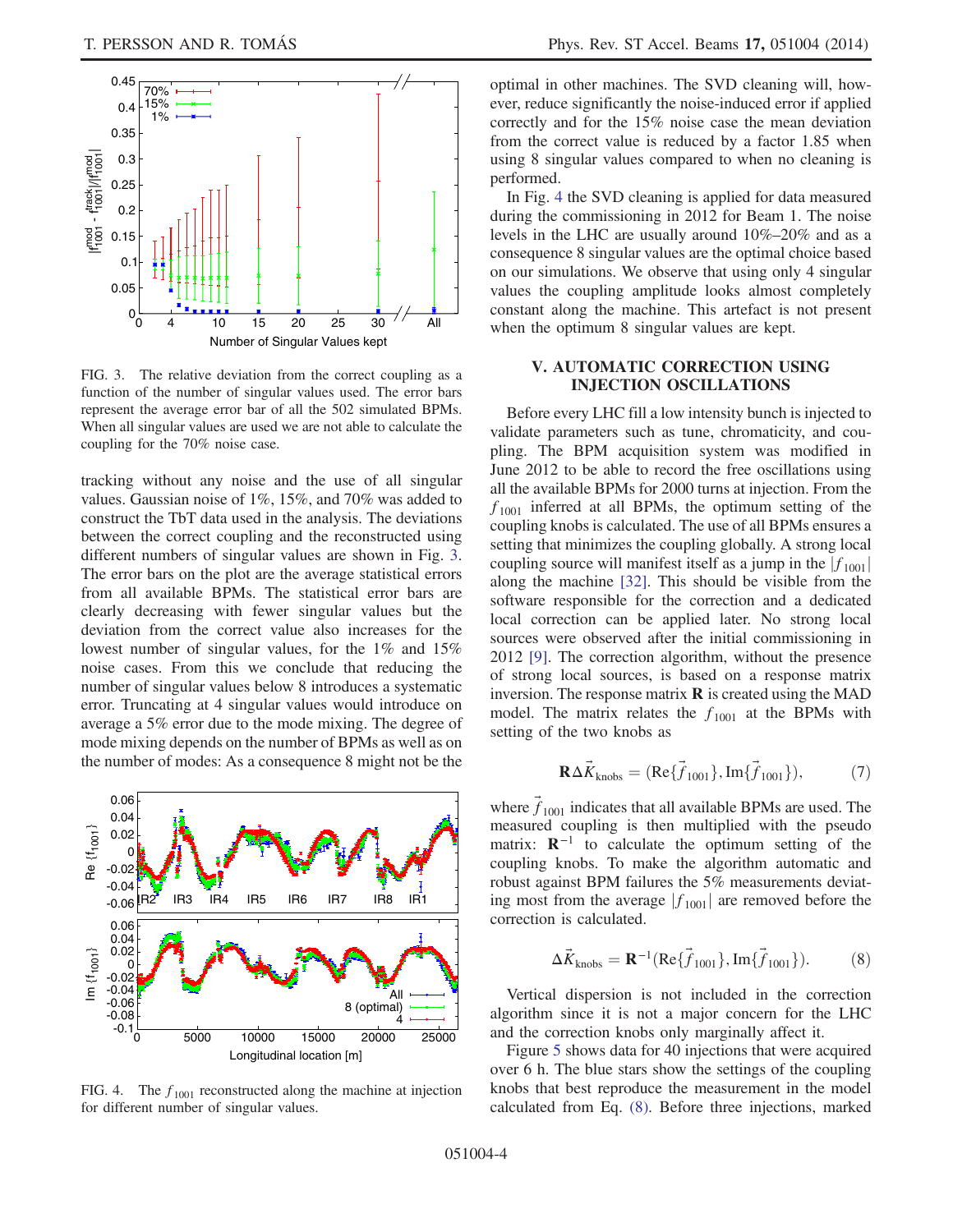<span id="page-4-1"></span>

FIG. 5. Measured C<sup>−</sup> for different injections during 6 h. The blue stars shows the setting, in the model, of the coupling knobs which best reproduce the measured coupling. The red circles show the strength of the three manual changes that were applied.

with red circles in the figure, the settings of the coupling knobs were changed voluntarily. The circles indicate the values we expect to measure based on our model. The agreement between the predictions and measurements is good. We observe a small discrepancy, more pronounced for larger changes of the coupling knobs, between the measured  $C^-$  (as characterized in the plot by the equivalent LHC coupling knob settings—blue stars) and the applied knob settings (red circles). The effect however is small, and is not an obstacle in the use of these observables and knobs for correction. We can also conclude that the coupling remains stable on time scales of hours. This is an important observation since if the coupling changed in short time

<span id="page-4-2"></span>

FIG. 6. The variation of the C<sup>−</sup> from July 2012 until December 2012. The green lines shows the setting of the coupling knobs used and the blue shows the measured.

<span id="page-4-3"></span>

FIG. 7. The C<sup>−</sup> after a technical stop. The green circle shows the setting of the correction knobs while the blue stars show the measured C<sup>−</sup>. At A and B the coupling was adjusted manually, observing an increase in the coupling and at point C the automatic correction was used, which successful decreased the coupling.

period then it would drift during the injection process which takes around 30 minutes.

Figure [6](#page-4-2) shows the variation of the coupling in the LHC from July 2012 until the end of November 2012. The green line shows the setting of the coupling knobs while the blue shows the measured values. The  $|C^{-}|$  is calculated from Eq. [\(2\)](#page-1-4) and the real and imaginary is obtained through fitting the setting of the knobs that best reproduce the measurements. We observe that the coupling is well corrected for most injections but on the time scale of a week it is necessary to perform a correction. In the presented time period most of the corrections were performed manually.

Figure [7](#page-4-3) shows the coupling evolution during 5 days in the end of September. At point A it was observed that the coupling was a bit high and there was an attempt to correct it manually. As we can see the correction was unsuccessful and resulted in a higher  $|C^{-}|$  than before the correction. Between A and B there was a drift of the C<sup>−</sup>. A new correction was attempted at point B which improved the situation for the imaginary part but made the situation worse for the real part and as a result the  $|C^{-}|$  increased slightly. At point C the method based on the injection oscillations was used to find the optimal setting of the coupling knobs. As seen in Fig. [7](#page-4-3) the automatic correction successfully corrected the coupling. This example illustrates the benefits of the automatic correction procedure based on all available BPMs compared to the use of a single BPM.

#### <span id="page-4-0"></span>VI. COUPLING FEEDBACK FOR THE LHC

We observed in Sec. [V](#page-3-0) that manual correction based on measurement from a single location is not always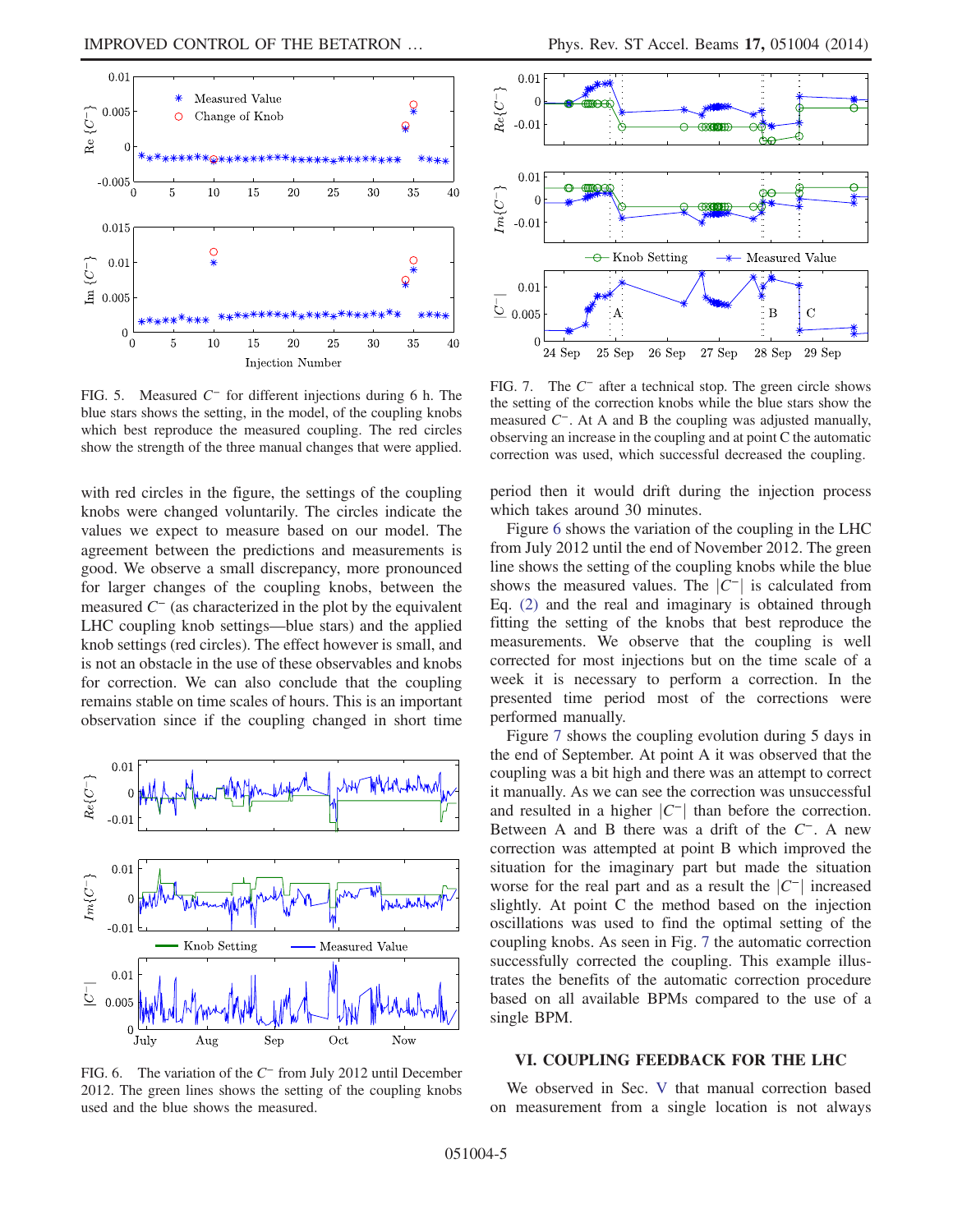successful in correcting the coupling in the LHC. Ideally we would like to have automatic correction using as much information around the ring as possible. The measurement and correction procedure we have developed is based on a new type of high resolution BPM electronics, DOROS, that will be installed in the LHC [\[21\].](#page-7-14) At the initial stage 10 BPMs per beam will be equipped with the DOROS electronics but depending on the needs and the performance of the system more BPMs may be equipped later. BPMs equipped with this electronics will only need an excitation in the order of  $10 \mu m$  compared to almost 1 mm needed for the normal BPM system [\[21\].](#page-7-14) The phase advance between two BPMs equipped with this electronics are in most cases close to  $\pi$  or 0. As a consequence it is not suitable to use a coupling reconstruction algorithm based on 2 BPMs. However, using the amplitude and phase information from the tune and the coupling lines we can approximate the  $f_{1001}$  from a single BPM [\[33\].](#page-7-25) The limitation is that it is no longer possible to separate the  $f_{1001}$  from the  $f_{1010}$ . Figure [8](#page-5-0) shows the simulated reconstructed coupling at the foreseen location for the system. We observe in Fig. [8](#page-5-0) that the measurements are scattered around the correct value because of the contribution of the  $f_{1010}$  to the  $f_{1001}$ .

In order to evaluate the impact of using single BPMs, a simulation was performed. A coupling situation based on a measurement in 2012 was introduced in the model. A correction was then calculated, based on 10 independent BPMs, at the locations foreseen for the BPMs equipped with the DOROS electronics, and for a BPM pair with a phase advance close to  $\frac{\pi}{2}$ . Figure [9](#page-5-1) shows the comparison between using the system with two BPMs with a phase advance close to  $\frac{\pi}{2}$  compared to the system where 10 BPMs independently measure the coupling. The comparison with a single BPM pair was done since this was also considered initially. For each noise level 50 data sets were generated

<span id="page-5-0"></span>

FIG. 8. Simulated coupling along the machine. The red markers indicate the reconstructed coupling using the 1 BPM method at the foreseen locations for the BPMs equipped with the DOROS electronics.

<span id="page-5-1"></span>

FIG. 9. The simulated performance of a system using several BPMs but only with the 1BPM method compared to a two BPMs at a single location separated with a phase advance of  $\frac{\pi}{2}$ .

and a correction was calculated for each of them. The error bar is the  $\sigma$  of the calculated correction.

Although the 2 BPM method almost measures the coupling perfectly at a single location, when there is no noise, it still results in a less accurate coupling correction. The reason is that the coupling is varying slightly along the machine which is detected in case you use several BPMs. The error introduced by using 1 BPM reconstruction is dependent on the relative phase between the  $f_{1001}$  and the  $f_{1010}$ . However, since we use several BPMs with different relative phases between  $f_{1001}$  and the  $f_{1010}$  the error averages out to a large extent. The signal-to-noise ratio of the measurement will depend on the amplitude of the excitation, the number of turns recorded and the final performance of the system. With an excitation of  $10 \mu m$  the anticipated noise level is around 10% which according to our simulations is an acceptable level for a good measurement of the coupling.

### VII. CONCLUSION

In this article we have presented the recent improvements in measuring and correcting the coupling in the LHC. An approach to measure and correct the coupling automatically, based on the free injection oscillations, has been shown. It has been demonstrated during normal LHC operation. The method benefits from the presented improvements in selecting pairs of BPMs with a phase advance close to  $\frac{\pi}{2}$ . The improvement with such an algorithm has been thoroughly demonstrated by simulation studies and with real data. The TbT data quality is also enhanced from the singular values noise reduction techniques described. In particular we have demonstrated the need to filter the data using 8 singular values for a precise coupling measurement in the LHC. These improvements have resulted in an increased resolution of the coupling with about a factor 3.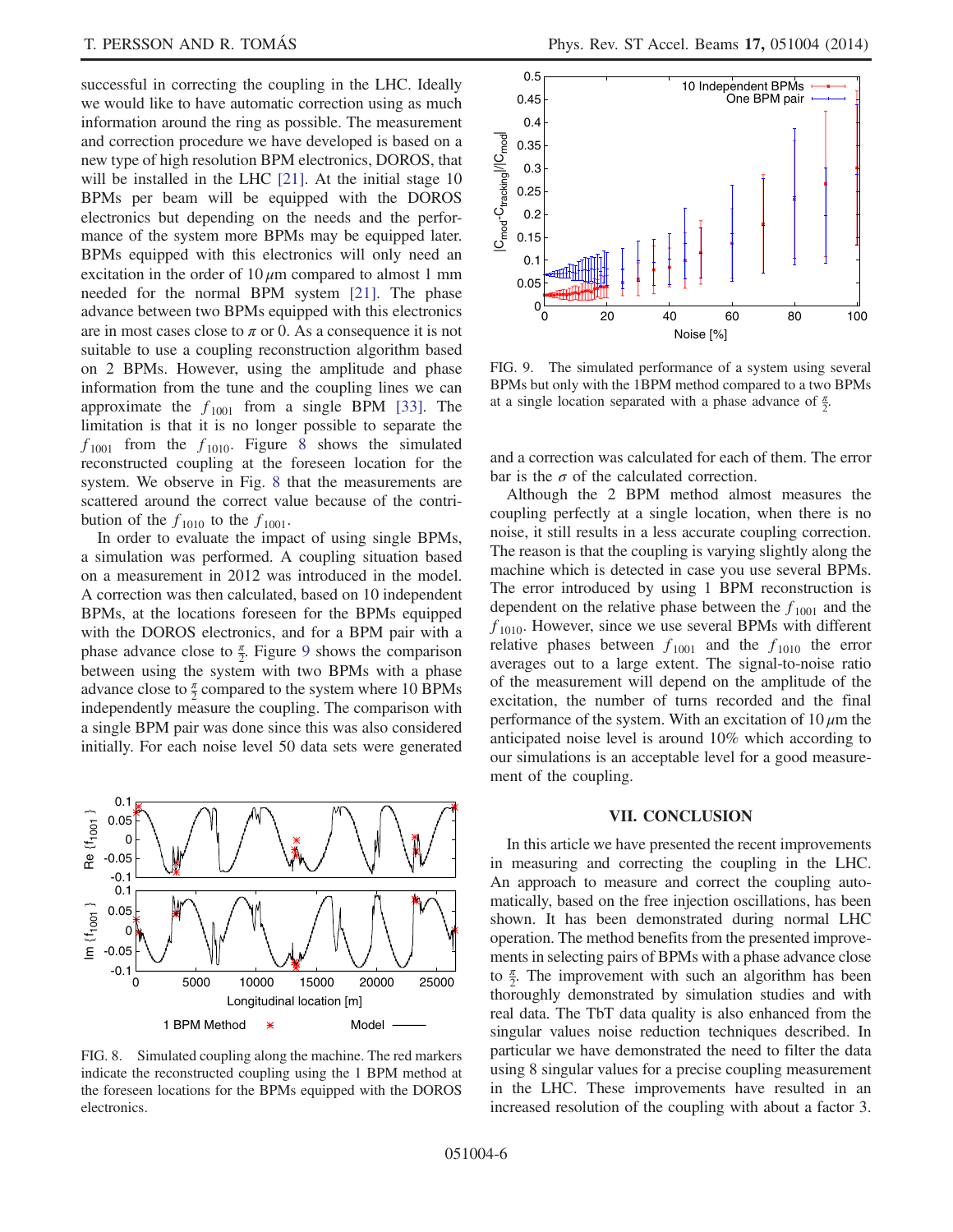We have also shown the use of a more accurate formula relating the  $f_{1001}$  to the  $C^-$ .

The layout of a new feedback for coupling correction based on a new type of high resolution BPM electronics, DOROS [\[21\]](#page-7-14), which will be in operation in 2015 has been described. The system benefits from coupling acquisition from several locations around the machine. It has been demonstrated that even though the system will not be able to separate the  $f_{1001}$  from the  $f_{1010}$ , it will be able to correct the global coupling.

#### ACKNOWLEDGMENTS

A big thanks to Andrea Franchi for testing and interpreting the improved relation between  $f_{1001}$  and  $C^-$  and for valuable comments on the manuscript. Many thanks also to Marek Gasior and Jakub Olexa for providing crucial information about DOROS and for useful discussions. The authors are also grateful to thank Verena Kain and Delphine Jacquet for making the modifications which enabled all BPMs to record the injection oscillations. Thanks also to the entire Optics Measurement and Correction (OMC) team for their help during tests as well as for fruitful discussions. A special thanks to Yngve Levinsen for proofreading and to Ewen Maclean for allowing us to change the coupling during the nonlinear machine development and for fruitful discussions. Thanks also to Massimo Giovannozzi and Oliver Brüning for proofreading the manuscript. Finally, we would like to thank the LHC operation group for their assistance and in particular we would like to thank Giulia Papotti and Alick Macpherson for their help during the tests.

#### APPENDIX

<span id="page-6-0"></span>The Resonance Driving Term  $(RDT)$  at location  $b$  is related to the Hamiltonian terms as

$$
f_{jklm}^{(b)} = \frac{\sum_{w} h_{w,jklm} e^{-i[(j-k)\Delta\phi_{w,x}^b + (l-m)\Delta\phi_{w,y}^b]}}{1 - e^{-2\pi i[(j-k)Q_x + (l-m)Q_y]}} ,
$$
 (A1)

where the sum is over the corresponding elements and  $\Delta\phi_w^b$ is the phase advance between the  $w^t h$  multipole and the location b. Note that the sign of the phase in the exponential in Eq. [\(A1\)](#page-6-0) varies across literature.

<span id="page-6-1"></span>It was shown in [\[34\]](#page-7-26) that RDTs amplitude remains constant in sections free of multipoles and shows abrupt jumps at the locations of these sources. The analytical expression describing these abrupt changes was given in [\[35\]](#page-7-27) and [\[32\]](#page-7-24) as

$$
f_{jklm}^{(2)} = e^{-i[(k-j)\Delta\phi_x + (m-l)\Delta\phi_y]} \left[ f_{jklm}^{(1)} - \sum_{q=1}^n e^{i(k-j)\phi_{xq} + i(m-l)\phi_{yq}} h_{q,jklm} \right], \quad (A2)
$$

where  $f_{iklm}^{(2)}$  are the RDTs at a second location,  $\Delta \phi_{x,y}$  are the horizontal and vertical phase advances between the two locations, the summation extends only over the multipoles placed in between the two locations,  $\phi_{xq,yq}$  are the phase advances between the first location and the  $q^{th}$  multipole, and  $h_{a,iklm}$  are real quantities proportional to the integrated strength of the  $q^{th}$  multipole and to the product  $\beta_{xq}^{\frac{j+k}{2}} \beta_{yq}^{\frac{j+m}{2}}$ .

<span id="page-6-3"></span>In the limit that  $s_2$  tends to  $s_1$ ,  $\phi_{xq}$  and  $\phi_{yq}$  tend to zero, Eq. [\(A2\)](#page-6-1) takes the following differential form

$$
\frac{df_{jklm}}{ds} = -i \left[ (k-j) \frac{d\phi_x}{ds} + (m-l) \frac{d\phi_y}{ds} \right] f_{jklm}(s)
$$

$$
- k_{jklm}(s), \tag{A3}
$$

<span id="page-6-2"></span>where  $f_{jklm}(s)$  is now a continuous function of s and  $k_{iklm}(s)$  is the corresponding local multipolar strength at s (not integrated). It is convenient to introduce  $A_{iklm}(s)$ which we define as

$$
f_{jklm} = A_{jklm} e^{-i[(k-j)\phi_x(s) + (m-l)\phi_y(s)]}.
$$
 (A4)

<span id="page-6-4"></span>Inserting Eq. [\(A4\)](#page-6-2) into Eq. [\(A3\)](#page-6-3) yields

$$
\frac{dA_{jklm}}{ds} = -e^{i[(k-j)\phi_x(s) + (m-l)\phi_y(s)]}k_{jklm}(s). \tag{A5}
$$

The relation between  $k_{1001}$  and  $C^-$  is described in [\[10,22\]](#page-7-5)

$$
C^{-} = \frac{4}{2\pi} \oint ds k_{1001} e^{-i(\phi_x - \phi_y) + is\Delta/R}, \quad (A6)
$$

where  $\Delta$  is the fractional part of  $Q_x - Q_y$ . From Eq. [\(A5\)](#page-6-4)

$$
\frac{dA_{1001}}{ds} = -e^{-i(\phi_x - \phi_y)}k_{1001}(s),\tag{A7}
$$

therefore

$$
C^{-} = -\frac{4}{2\pi} \oint ds \frac{dA_{1001}}{ds} e^{is\Delta/R}.
$$
 (A8)

Integration by parts yields

$$
C^{-} = -\frac{4}{2\pi} \left[ A_{1001}(s) e^{is\Delta/R} \Big|_0^c - \frac{i\Delta}{R} \oint ds A_{1001} e^{is\Delta/R} \right].
$$
\n(A9)

The first term in the square brackets cancels out and Eq. [\(A4\)](#page-6-2) is used to express  $C^-$  as a function of  $f_{1001}$ ,

$$
C^{-} = \frac{4\Delta i}{2\pi R} \oint ds f_{1001} e^{-i(\phi_x - \phi_y) + is\Delta/R}.
$$
 (A10)